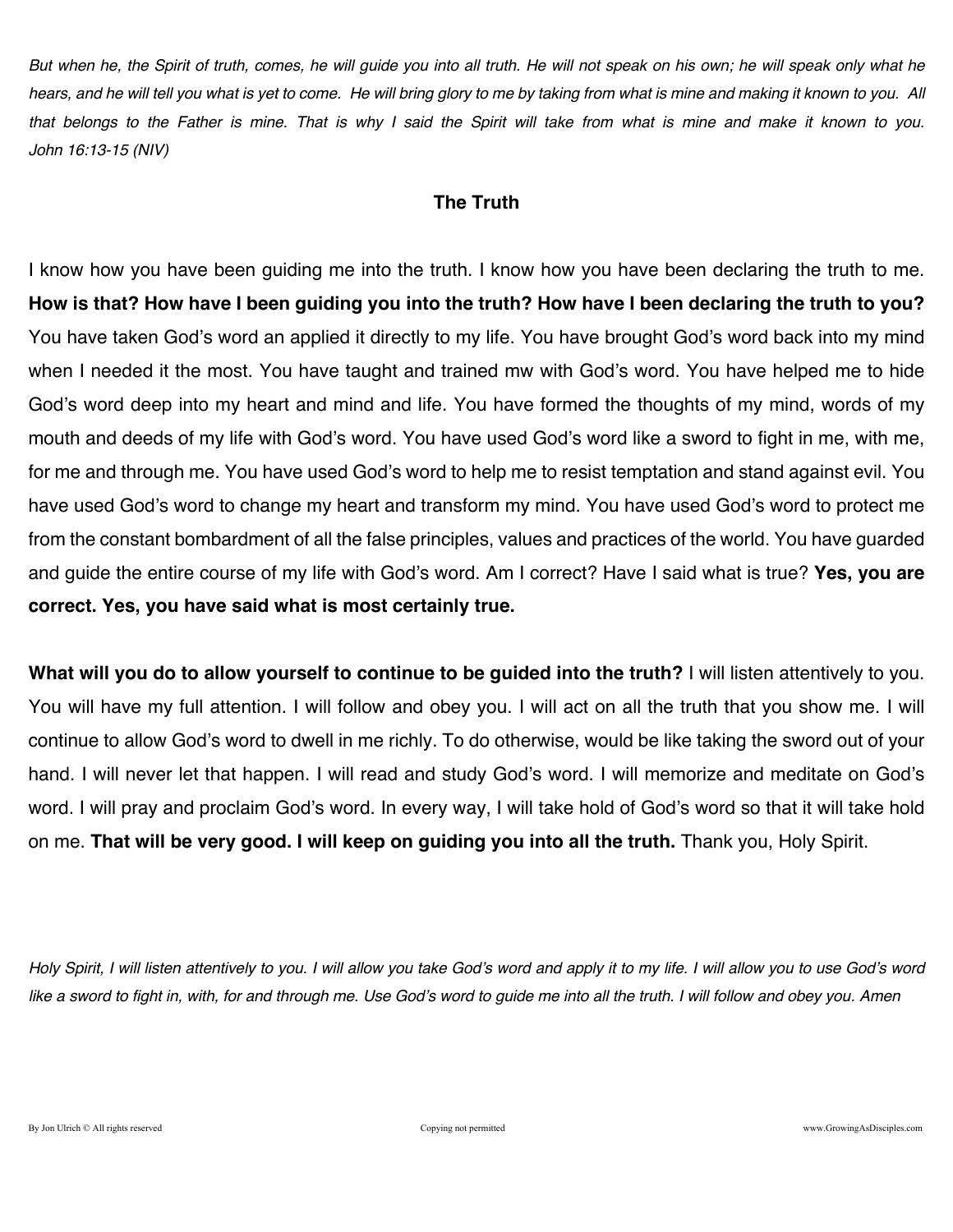### **Becoming Like Christ** *Guide You Into All Truth*

But when he, the Spirit of truth, comes, he will guide you into all truth. He will not speak on his own; he will speak only what he hears, and he will tell you what is yet to come. He will bring glory to me by taking from what is mine and making it known to you. All that belongs to the Father is mine. That is why I said the Spirit will take from what is mine and make it known to you.

NIV John 16:13-15

### **Becoming Like Christ** *Guide You Into All Truth*

When the Spirit of truth comes, he will guide you into all truth. He will not speak on his own but will tell you what he has heard. He will tell you about the future. He will bring me glory by telling you whatever he receives from me. All that belongs to the Father is mine; this is why I said, 'The Spirit will tell you whatever he receives from me.'

NLT John 16:13-15

### **Becoming Like Christ** *Guide You Into All The Truth*

When the Spirit of truth comes, he will guide you into all the truth; for he will not speak on his own, but will speak whatever he hears, and he will declare to you the things that are to come. He will glorify me, because he will take what is mine and declare it to you. All that the Father has is mine. For this reason I said that he will take what is mine and declare it to you.

NRSVJohn 16:13-15

### **Becoming Like Christ** *Guide You Into All The Truth*

But when He, the Spirit of Truth (the Truth-giving Spirit) comes, He will guide you into all the Truth (the whole, full Truth). For He will not speak His own message [on His own authority]; but He will tell whatever He hears [from the Father; He will give the message that has been given to Him], and He will announce and declare to you the things that are to come [that will happen in the future]. He will honor and glorify Me, because He will take of (receive, draw upon) what is Mine and will reveal (declare, disclose, transmit) it to you. Everything that the Father has is Mine. That is what I meant when I said that He [the Spirit] will take the things that are Mine and will reveal (declare, disclose, transmit) it to you.

AMP John 16:13-15

### **Becoming Like Christ** *Guide You Into All The Truth*

"But when He, the Spirit of truth, comes, He will guide you into all the truth; for He will not speak on His own initiative, but whatever He hears, He will speak; and He will disclose to you what is to come. "He will glorify Me, for He will take of Mine and will disclose it to you. "All things that the Father has are Mine; therefore I said that He takes of Mine and will disclose it to you.

### **Becoming Like Christ** *Guide You Into All The Truth*

When the Spirit of truth comes, he will guide you into all the truth, for he will not speak on his own authority, but whatever he hears he will speak, and he will declare to you the things that are to come. He will glorify me, for he will take what is mine and declare it to you. All that the Father has is mine; therefore I said that he will take what is mine and declare it to you.

ESV John 16:13-15

### **Becoming Like Christ** *Guide You Into All Truth*

However, when He, the Spirit of truth, has come, He will guide you into all truth; for He will not speak on His own authority, but whatever He hears He will speak; and He will tell you things to come. He will glorify Me, for He will take of what is Mine and declare it to you. All things that the Father has are Mine. Therefore I said that He will take of Mine and declare it to you.

NKJV John 16:13-15

**Becoming Like Christ** *Guide You Into All The Truth*

But when the Friend comes, the Spirit of the Truth, he will take you by the hand and guide you into all the truth there is. He won't draw attention to himself, but will make sense out of what is about to happen and, indeed, out of all that I have done and said. He will honor me; he will take from me and deliver it to you. Everything the Father has is also mine. That is why I've said, 'He takes from me and delivers to you.'

MSG John 16:13-15

### **Becoming Like Christ** *Guide You Into All Truth*

When the Holy Spirit, who is truth, comes, he shall guide you into all truth, for he will not be presenting his own ideas, but will be passing on to you what he has heard. He will tell you about the future. He shall praise me and bring me great honor by showing you my glory. All the Father's glory is mine; this is what I mean when I say that he will show you my glory.

TLB John 16:13-15

### **Becoming Like Christ** *Lead You Into All Truth*

But when the Spirit of truth comes, he will lead you into all truth. He will not speak his own words, but he will speak only what he hears, and he will tell you what is to come. The Spirit of truth will bring glory to me, because he will take what I have to say and tell it to you. All that the Father has is mine. That is why I said that the Spirit will take what I have to say and tell it to you.

NCVJohn 16:13-15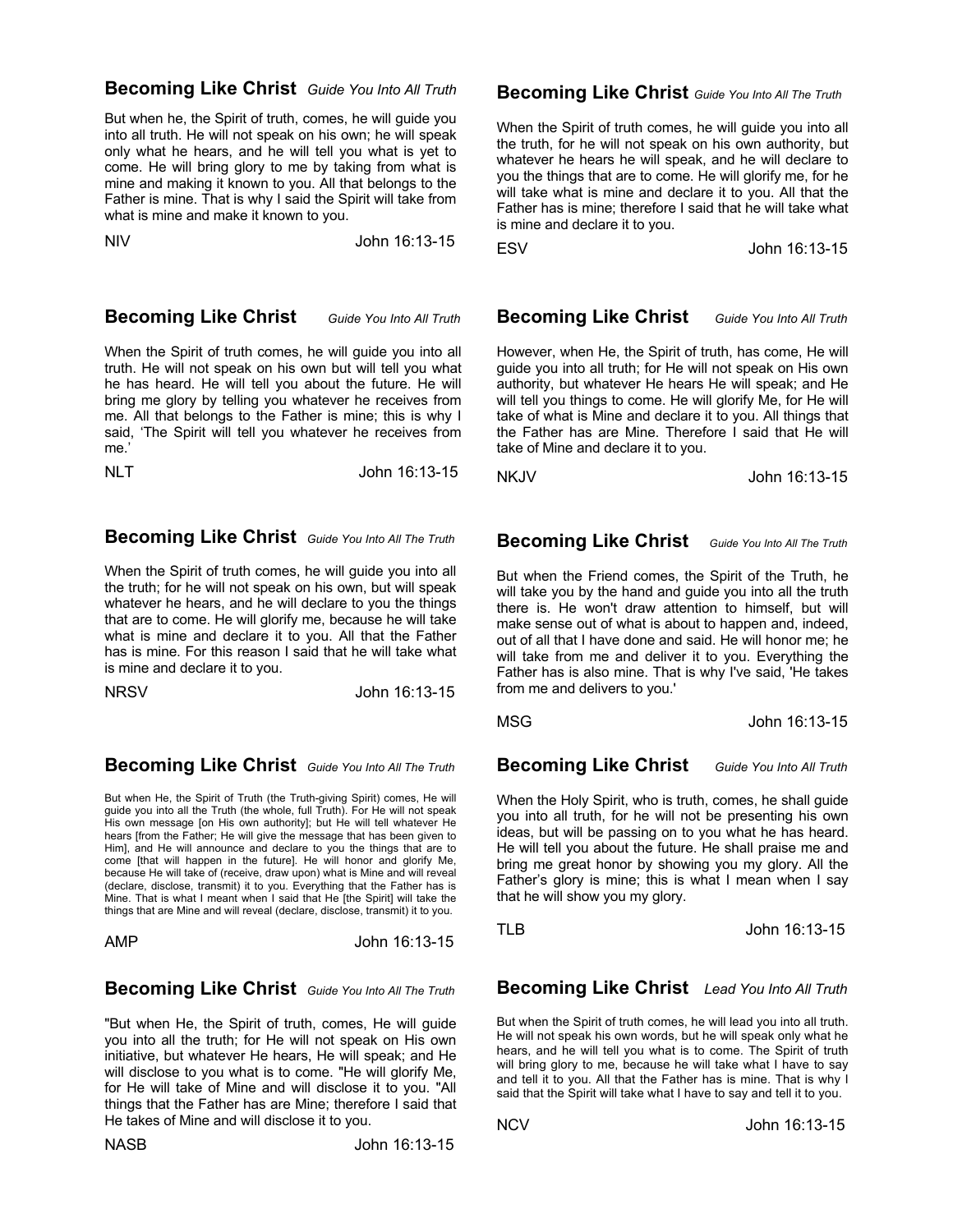# **Guide You Into All Truth** Year Week Day Date

**Becoming Like Christ** – John 16:13-15 **In Context:** *Read John 16*

## **Begin With Prayer:** *Here I am Lord. I Am Listening.*

**Meditating On God's Word:** *(What is God speaking to your heart?)*

But when he, the Spirit of truth, comes, he will guide you into all truth. He will not speak on his own; he will speak only what he hears, and he will tell you what is yet to come. He will bring glory to me by taking from what is mine and making it known to you. All that belongs to the Father is mine. That is why I said the Spirit will take from what is mine and make it known to you. John 16:13-15 (NIV)

**Considering The Words***: (What words speak to your heart?)*

But when he, | the Spirit of truth, | comes, | he will guide you | into | all truth. | He will not speak | on his own; | he will speak | only what | he hears, | and he | will tell you | what is | yet to come. | He will bring glory | to me | by taking | from what| is mine | and making | it known to you. | All that | belongs to the Father | is mine. | That is why | I said the Spirit | will take | from what is mine | and  $\mid$  make it  $\mid$  known to you. John 16:13-15 (NIV)

\_\_\_\_\_\_\_\_\_\_\_\_\_\_\_\_\_\_\_\_\_\_\_\_\_\_\_\_\_\_\_\_\_\_\_\_\_\_\_\_\_\_\_\_\_\_\_\_\_\_\_\_\_\_\_\_\_\_\_\_\_\_\_\_\_\_\_\_\_\_\_ \_\_\_\_\_\_\_\_\_\_\_\_\_\_\_\_\_\_\_\_\_\_\_\_\_\_\_\_\_\_\_\_\_\_\_\_\_\_\_\_\_\_\_\_\_\_\_\_\_\_\_\_\_\_\_\_\_\_\_\_\_\_\_\_\_\_\_\_\_\_\_

### **Praying The Scripture:** *(What prayer from your heart will you write?)*

Holy Spirit, I will listen attentively to you. I will allow you take God's word and apply it to my life. I will allow you to use God's word like a sword to fight in, with, for and through me. Use God's word to guide me into all the truth. I will follow and obey you. Amen  $\_$  , and the contribution of the contribution of  $\mathcal{L}$  , and  $\mathcal{L}$  , and  $\mathcal{L}$  , and  $\mathcal{L}$  , and  $\mathcal{L}$  , and  $\mathcal{L}$  , and  $\mathcal{L}$  , and  $\mathcal{L}$  , and  $\mathcal{L}$  , and  $\mathcal{L}$  , and  $\mathcal{L}$  , and  $\mathcal{L$ 

### **What It Means:** *(What questions speak to your heart?) (Suggested questions for small group discussion are in bold)*

\_\_\_\_\_\_\_\_\_\_\_\_\_\_\_\_\_\_\_\_\_\_\_\_\_\_\_\_\_\_\_\_\_\_\_\_\_\_\_\_\_\_\_\_\_\_\_\_\_\_\_\_\_\_\_\_\_\_\_\_\_\_\_\_\_\_\_\_\_\_\_  $\_$  , and the set of the set of the set of the set of the set of the set of the set of the set of the set of the set of the set of the set of the set of the set of the set of the set of the set of the set of the set of th \_\_\_\_\_\_\_\_\_\_\_\_\_\_\_\_\_\_\_\_\_\_\_\_\_\_\_\_\_\_\_\_\_\_\_\_\_\_\_\_\_\_\_\_\_\_\_\_\_\_\_\_\_\_\_\_\_\_\_\_\_\_\_\_\_\_\_\_\_\_\_ \_\_\_\_\_\_\_\_\_\_\_\_\_\_\_\_\_\_\_\_\_\_\_\_\_\_\_\_\_\_\_\_\_\_\_\_\_\_\_\_\_\_\_\_\_\_\_\_\_\_\_\_\_\_\_\_\_\_\_\_\_\_\_\_\_\_\_\_\_\_\_ \_\_\_\_\_\_\_\_\_\_\_\_\_\_\_\_\_\_\_\_\_\_\_\_\_\_\_\_\_\_\_\_\_\_\_\_\_\_\_\_\_\_\_\_\_\_\_\_\_\_\_\_\_\_\_\_\_\_\_\_\_\_\_\_\_\_\_\_\_\_\_ \_\_\_\_\_\_\_\_\_\_\_\_\_\_\_\_\_\_\_\_\_\_\_\_\_\_\_\_\_\_\_\_\_\_\_\_\_\_\_\_\_\_\_\_\_\_\_\_\_\_\_\_\_\_\_\_\_\_\_\_\_\_\_\_\_\_\_\_\_\_\_ \_\_\_\_\_\_\_\_\_\_\_\_\_\_\_\_\_\_\_\_\_\_\_\_\_\_\_\_\_\_\_\_\_\_\_\_\_\_\_\_\_\_\_\_\_\_\_\_\_\_\_\_\_\_\_\_\_\_\_\_\_\_\_\_\_\_\_\_\_\_\_ \_\_\_\_\_\_\_\_\_\_\_\_\_\_\_\_\_\_\_\_\_\_\_\_\_\_\_\_\_\_\_\_\_\_\_\_\_\_\_\_\_\_\_\_\_\_\_\_\_\_\_\_\_\_\_\_\_\_\_\_\_\_\_\_\_\_\_\_\_\_\_

\_\_\_\_\_\_\_\_\_\_\_\_\_\_\_\_\_\_\_\_\_\_\_\_\_\_\_\_\_\_\_\_\_\_\_\_\_\_\_\_\_\_\_\_\_\_\_\_\_\_\_\_\_\_\_\_\_\_\_\_\_\_\_\_\_\_\_\_\_\_\_

\_\_\_\_\_\_\_\_\_\_\_\_\_\_\_\_\_\_\_\_\_\_\_\_\_\_\_\_\_\_\_\_\_\_\_\_\_\_\_\_\_\_\_\_\_\_\_\_\_\_\_\_\_\_\_\_\_\_\_\_\_\_\_\_\_\_\_\_\_\_\_

\_\_\_\_\_\_\_\_\_\_\_\_\_\_\_\_\_\_\_\_\_\_\_\_\_\_\_\_\_\_\_\_\_\_\_\_\_\_\_\_\_\_\_\_\_\_\_\_\_\_\_\_\_\_\_\_\_\_\_\_\_\_\_\_\_\_\_\_\_\_\_

 $\_$  , and the set of the set of the set of the set of the set of the set of the set of the set of the set of the set of the set of the set of the set of the set of the set of the set of the set of the set of the set of th

What will hinder or help you to hear the Holy Spirit speaking to you?

When has pride hindered your ability to hear the Holy Spirit speaking to you?

Why will sin and disobedience certainly make you less able to hear the Holy Spirit speaking to you? **When has the Holy Spirit taken something from God's word and applied it directly to your life? How has the Holy Spirit used God's word like a sword to fight in, with, for, or through you? How has the Holy Spirit used God's word to help you resist temptation and stand against evil?** How are you allowing the Holy Spirit to use God's word to guide you into all the truth?

**Living It Out:** *(What action step is God guiding your heart to take?)*

Allow the Holy Spirit to guide you into the truth by listening attentively to Him.

# **Seeing It Happen:** *(What are you trusting God for in your heart?)*

Have faith that the Holy Spirit will guide you into the truth.

**Get Ready To Share:** *(What can you share with others from your heart?)*

Share with another person or your small group how the Holy Spirit is guiding you into the truth.

**Close With Prayer:** *Quiet Yourself Before The Lord*

*Pause And Offer Prayers Of… With An Attitude Of Faith Listen To What The Lord Wants To Say To You*